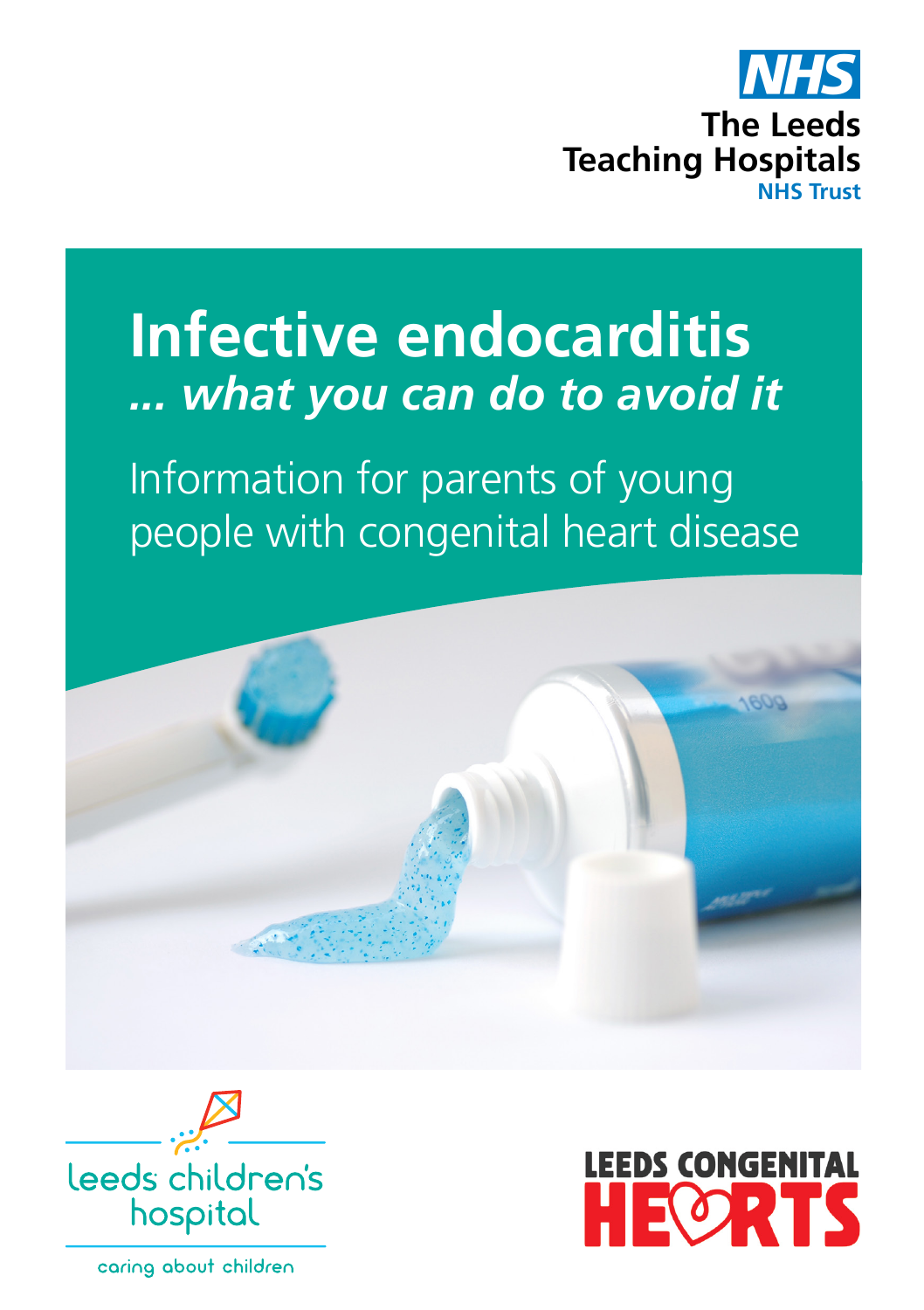# **What is Endocarditis?**

Endocarditis is a rare infection of the inner lining of the heart. It most commonly affects one or more of the heart valves, but may also occur around holes between the heart chambers, at the site of abnormalities in the walls of arteries or at the site of previous heart or arterial surgery.

It is a serious condition and can cause major damage to the heart valves and may even cause stroke or death.

Most endocarditis occurs in patients already known to have heart abnormalities.

Most patients with congenital heart disease are at increased risk of getting endocarditis. The only exceptions being isolated atrial septal defects or patients who have had completely curative treatment.

# **How can I reduce the risk of getting endocarditis?**

Endocarditis can only occur if bacteria get into the bloodstream (called bacteraemia). Although it is not possible to prevent all bacteria getting into the bloodstream, there are some things you can do to reduce the risk of getting endocarditis.

Everybody carries bacteria in the mouth. These bacteria are usually harmless, but if the teeth or gums become diseased it becomes much easier for large numbers of bacteria to get into the blood, with the risk they may settle in the heart and cause endocarditis. Good oral health is therefore particularly important to reduce the risk of endocarditis.

#### **You can help reduce the risk of endocarditis by:**

• Tooth brushing twice a day, using a fluoride toothpaste,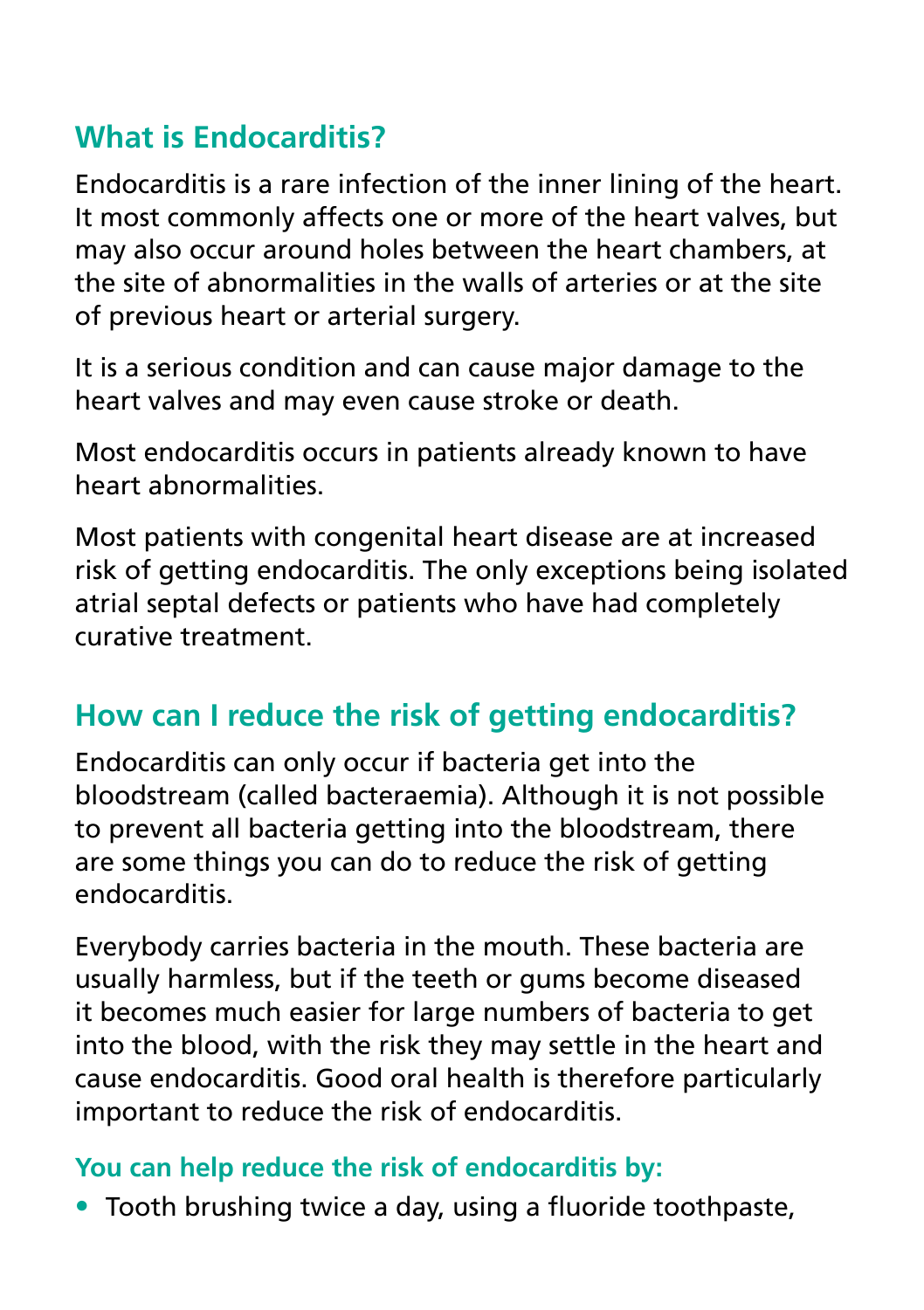with supervision from an adult until the age of at least 7-8 years old

- Having a healthy diet including plain water/milk to drink between meals
- Visiting your dentist for regular check-ups.

The dental team at your dental surgery will give you more detailed advice on how to look after your child's teeth and gums. There is also information on our website at **[www.leedscongenitalhearts.com](http://www.leedscongenitalhearts.com)**

#### **Should antibiotic prophylaxis be given before dental care in children at risk of infective endocarditis?**

NICE guidance 2016 advised that antibiotic prophylaxis is not routinely recommended for children at risk of infective endocarditis who are undergoing dental procedures. The Consultant Paediatric Cardiologists at Leeds Children's Hospital have reviewed current guidance documents (NICE 2016 and SDCEP 2018) and have advised that they do NOT recommend antibiotic prophylaxis for any patients under their care.

If your child has toothache/infection in their mouth, dental care should be sought as soon as possible.

#### **What if I am having difficulties finding a dentist?**

- Visit the NHS website which keeps a directory of local dental services *www.nhs.uk*
- Call NHS 111 who can provide advice and/or provide access to emergency dental services.

# **Are there other things that risk endocarditis?**

Ear piercing, other body piercings or tattooing can lead to infections that may cause endocarditis.